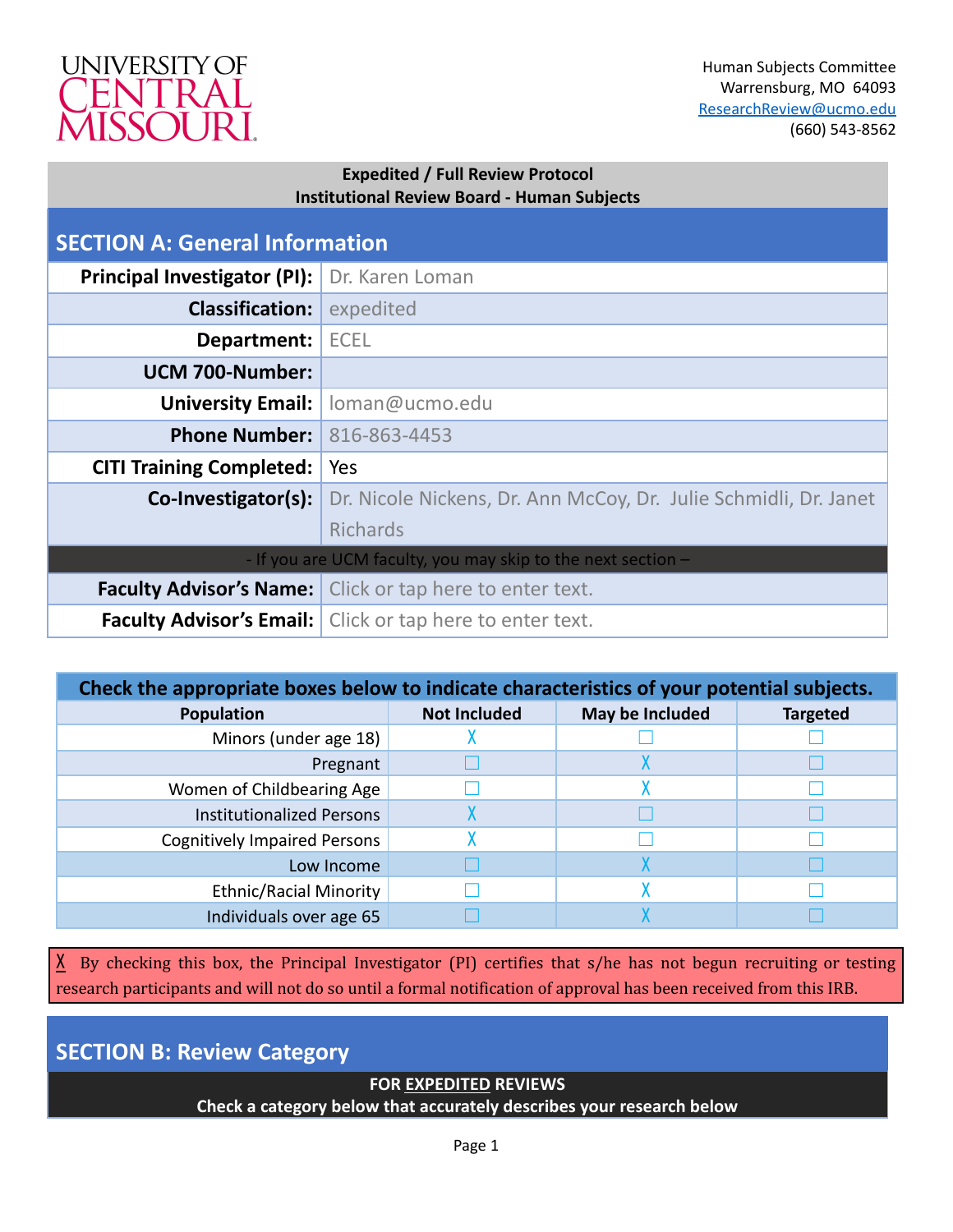

Human Subjects Committee Warrensburg, MO 64093 [ResearchReview@ucmo.edu](mailto:ResearchReview@ucmo.edu) (660) 543-8562

### ☐ **CATEGORY 1 – Drug and Medical Device Research**

Clinical studies of drugs and medical devices only when condition (i) or (ii) is met.

- (i)  $\Box$  Research on drugs for which an investigational new drug application (21 CFR Part 312) is not required. (Note: Research on marketed drugs that significantly increases the risks or decreases the acceptability of the risks associated with the use of the product is not eligible for expedited review).
- (ii)  $\Box$  Research on medical devices for which (i) an investigational device exemption application (21 CFR Part 812) is not required; or (ii) the medical device cleared/approved for marketing and the medical device is being used in accordance with its cleared/approved labeling.

#### ☐ **CATEGORY 2 – Research Involving Blood Samples**

Collection of blood samples by finger stick, heel stick, ear stick, or venipuncture as follows:

- (i)  $\Box$  From healthy, nonpregnant adults who weigh at least 110 pounds. For these participants, the amounts drawn may not exceed 550 ml in an 8-week period and collection may not occur more frequently than 2 times per week; or
- (ii)  $\Box$  From other adults and children<sup>1</sup> considering the age, weight, and health of the participants, the collection procedure, the amount of blood to be collected, and the frequency with which it will be collected. For these participants, the amount drawn may not exceed the lesser of 50 ml or 3 ml per kg in an 8-week period and collection may not occur more frequently than 2 times per week.

#### ☐ **CATEGORY 3 – Research Involving Biological Specimens**

Prospective collection of biological specimens for research purposes by noninvasive means. Examples: (a) hair and nail clippings in a non-disfiguring manner; (b) deciduous teeth at time of exfoliation or if routine patient care indicates a need for extraction; (c) permanent teeth if routine patient care indicates a need for extraction; (d) excreta and external secretions (including sweat); (e) uncannulated saliva collected either in an unstimulated fashion or stimulated by chewing gum base or wax or by applying a dilute citric solution to the tongue; (f) placenta removed at delivery; (g) amniotic fluid obtained at the time of rupture of the membrane prior to or during labor; (h) supra- and subgingival dental plaque and calculus, provided the collection procedure is not more invasive than routine prophylactic scaling of the teeth and the process is accomplished in accordance with accepted prophylactic techniques; (i) mucosal and skin cells collected by buccal scraping or swab, skin swab, or mouth washings; (j) sputum collected after saline mist nebulization.

## ☐ **CATEGORY 4 – Research Involving Noninvasive Data Collection**

Collection of data through noninvasive procedures (not involving general anesthesia or sedation) routinely employed in clinical practice, excluding procedures involving x-rays or microwaves. Where medical devices are employed, they must be cleared/approved for marketing. (Studies intended to evaluate the safety and effectiveness of the medical device are not generally eligible for expedited review, including studies of cleared medical devices for new indications.) Examples: (a) physical sensors that are applied either to the surface of the body or at a distance and do not involve input of significant amounts of energy into the subject or an invasion of the subject's privacy; (b) weighing or testing sensory acuity; (c) magnetic resonance imaging; (d) electrocardiography, electroencephalography, thermography, detection of naturally occurring radioactivity, electroretinography, ultrasound, diagnostic infrared imaging, doppler blood flow, and echocardiography; (e) moderate exercise, muscular strength testing where appropriate given the age, weight, and health of the individual.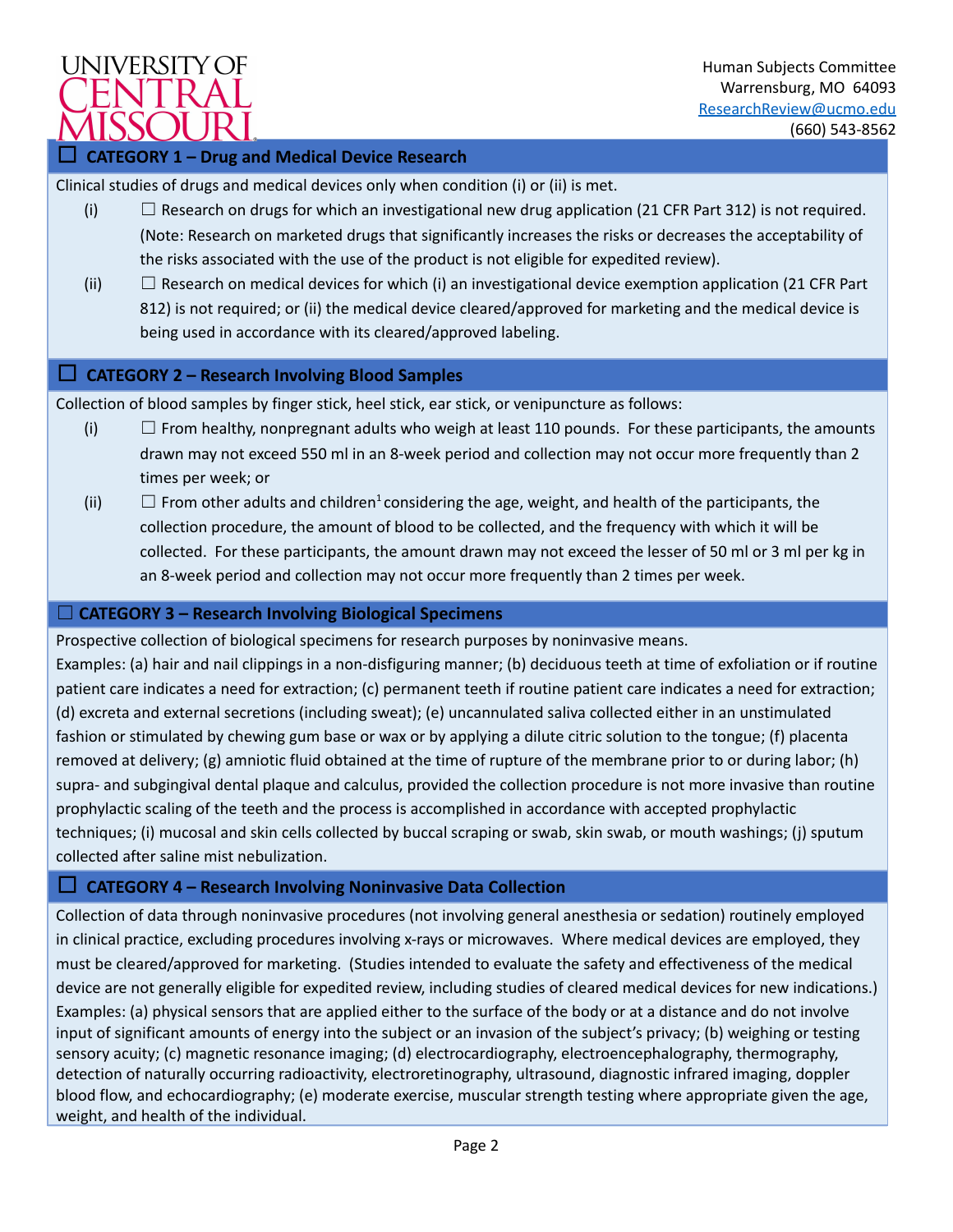# **UNIVERSITY OF**

## Human Subjects Committee Warrensburg, MO 64093 [ResearchReview@ucmo.edu](mailto:ResearchReview@ucmo.edu) (660) 543-8562

## ☐ **CATEGORY 5 – Non-research or Research Involving Archived Data**

Research involving materials (data, documents, records, or specimens) that have been collected, or will be collected solely for nonresearch purposes (such as medical treatment or diagnosis). (NOTE: Some research in this category may be exempt from the HHS regulations for the protection of human participants. 45 CFR 46.101(b)(4). This listing refers only to research that is not exempt.)

## X **CATEGORY 6 – Research Involving Audio or Video Recordings**

Collection of data from voice, video, digital, or image recordings made for research purposes.

## X **CATEGORY 7 – Psychological, Sociological, or Behavioral Research**

Research on individual or group characteristics or behavior (including, but not limited to, research on perception, cognition, motivation, identity, language, communication, cultural beliefs or practices, and social behavior) or research employing survey, interview, oral history, focus group, program evaluation, human factors evaluation, or quality assurance methodologies. (NOTE: Some research in this category may be exempt from the HHS regulations for the protection of human participants. 45 CFR 46.101(b)(2) and (b)(3). This listing refers only to research that is not exempt.)

## ☐ **CATEGORY 8 – Continuing Review of Previously Approved Research**

Continuing review of research previously approved by the convened IRB as follows:

- (i)  $\Box$  where (i) the research is permanently closed to the enrollment of new participants; (ii) all participants have completed all research-related interventions; and (iii) the research remains active only for long-term follow-up participants; or
- (ii)  $\Box$  where no participants have been enrolled and no additional risks have been identified; or
- $(iii)$   $\Box$  where the remaining research activities are limited to data analysis.

## ☐ **CATEGORY 9 – Continuing Review of Drug or Medical Device Research**

Continuing review of research, not conducted under an investigational new drug application or investigational device exemption where categories two (2) through eight (8) do not apply but the IRB has determined and documented at a convened meeting that the research involves no greater than minimal risk and no additional risks have been identified.

#### ☐ **FULL BOARD REVIEW:**

Any research or training project involving the use of human participants which does not fall into an exempt or expedited review category must be submitted for full board IRB review. Research involving more than minimal risk requires full board review.

# **SECTION C: Project Details**

**OVERVIEW**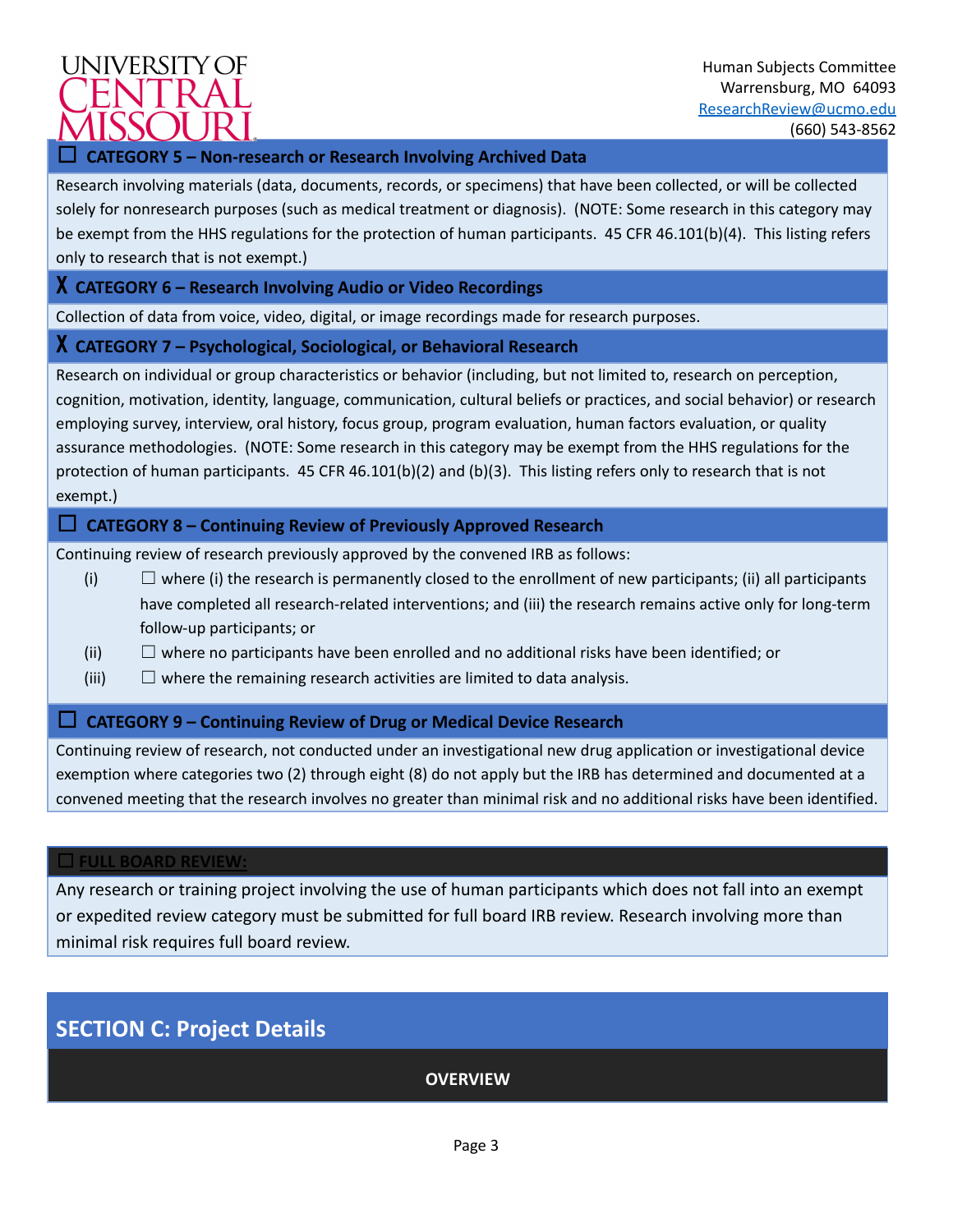

1. Project Title: ECEL Case Study CAEP Standard 4: Program Impact through second-year teaching

2. Describe the purpose of your project (500 words or less). Include goals, rationale, and relevant background information. Please use language that may be understood by persons unfamiliar with this area of study.

This case study will be in support of the Council for the Accreditation of Educator Preparation (CAEP) accreditation of the elementary and early childhood education (ECEL) program in the College of Education, specifically Standard 4: Program Impact. All providers seeking accreditation through the CAEP must complete a program review to examine the content and efficacy of preparation of teachers. The purpose of this project will be to examine the content and efficacy of the ECEL program by collecting and examining observation and disposition data for senior 1 and student teachers. Collect and examine observation, disposition, and satisfaction data for first- and second-year teachers, and their employers, who graduated from the ECEL program.

## 3. What is/are your research question(s)?

- 1. Do the graduates of the ECEL program
	- A. effectively contribute to P-12 student-learning growth (as measured by \*Missouri Educator Evaluation System [MEES])
	- B. apply in P-12 classrooms the professional knowledge, skills, and dispositions the preparation experiences were designed to achieve (as measured by \*MEES and \*Educator Disposition Assessment [EDA])?
- 2. Are employers of the graduates with elementary and early childhood degrees satisfied with the completers' preparation for their assigned responsibilities in working with diverse P-12 students and their families?
- 3. Do graduates of the ECEL program perceive their preparation as relevant to the responsibilities they encounter on the job their first and second year teaching, and their preparation was effective?

## \*documents observe/record teacher behaviors, not P12 student data

# 4. What is/are your hypothesis/hypotheses?

1. The graduates of the ECEL program

A. effectively contribute to P-12 student-learning growth AND

B. apply in P-12 classrooms the professional knowledge, skills, and dispositions the preparation experiences were designed to achieve.

- 2. The employers of the graduates with elementary and early childhood degrees are satisfied with the completers' preparation for their assigned responsibilities in working with diverse P-12 students and their families.
- 3. The graduates of the ECEL program perceive their preparation as relevant to the responsibilities they encounter on the job their first and second year teaching, and their preparation was effective.
	- 5. What do you plan to do with the results of your study (e.g. publish, present at a conference, etc.)? If this project is only for an internal evaluation or class assignment, IRB may not be required. Please contact the Human Subjects Committee for more information.

The results of this study will be in support of the Council for the Accreditation of Educator Preparation report for the College of Education. The investigators may publish and/or present findings.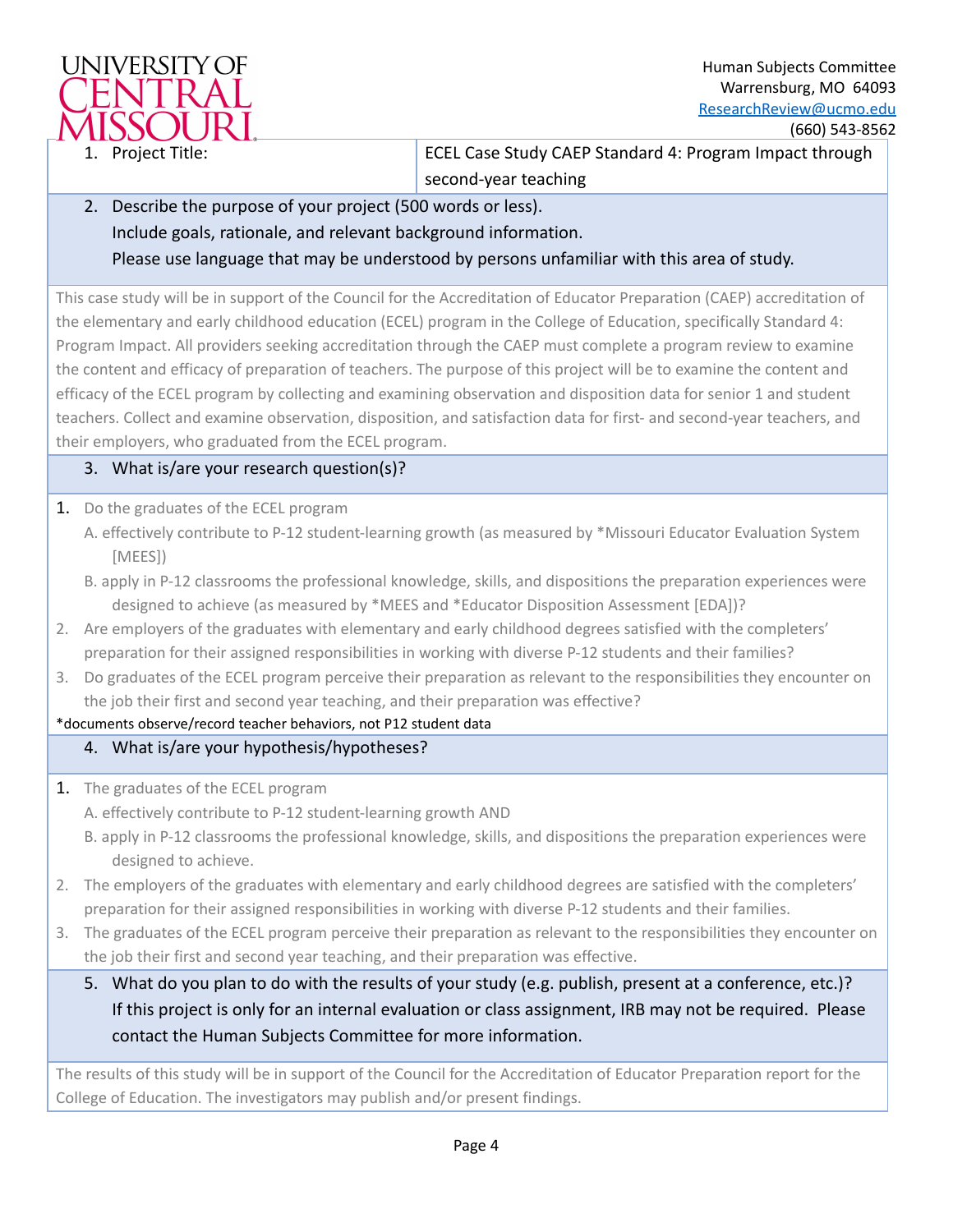

|                                                                                                                                                                                                                                                                                                                                             | <b>FUNDING</b>                                                       |                  |              |
|---------------------------------------------------------------------------------------------------------------------------------------------------------------------------------------------------------------------------------------------------------------------------------------------------------------------------------------------|----------------------------------------------------------------------|------------------|--------------|
| 6. Is this research currently, or do you intend for it to be, funded in<br>whole or part by an external (non-UCM) grant or contract?                                                                                                                                                                                                        |                                                                      | $\Box$ YES       | X NO         |
| IF YES:<br>i. Is there a completed FCOI on record with the Office of Sponsored<br>Programs?                                                                                                                                                                                                                                                 |                                                                      | $\Box$ YES       | $\Box$ No    |
| ii. Provide the following<br>Sponsor Name:<br>PI on Grant:<br>Grant Title/Contract: Click or tap here to enter text.<br><b>Estimated Project Period:</b><br><b>From:</b> Click or tap here to enter text.<br>$\mathbf 0$<br>To: Click or tap here to enter text.<br>$\Omega$                                                                | Click or tap here to enter text.<br>Click or tap here to enter text. |                  |              |
| iii. Copy of Grant Application or Project Summary is Attached                                                                                                                                                                                                                                                                               |                                                                      | $\Box$ YES       | $\square$ NO |
|                                                                                                                                                                                                                                                                                                                                             | PARTICIPANT POPULATION                                               |                  |              |
| 7. Describe the participant population you will target for this research (e.g., sex, age range, ethnic<br>background, health status, or other targeted demographics).                                                                                                                                                                       |                                                                      |                  |              |
| Participants will begin as undergraduate seniors in the ECEL programs who will become first- and second-year teacher<br>graduates from the program. Participants will be randomly selected prior to their senior year. Demographics will vary<br>depending upon the selection of participants and the graduates who consent to participate. |                                                                      |                  |              |
| How many participants will you need to complete your study?<br>8.                                                                                                                                                                                                                                                                           |                                                                      | approximately 15 |              |
|                                                                                                                                                                                                                                                                                                                                             | <b>RECRUITMENT</b>                                                   |                  |              |
| Describe your recruitment process. Include how, where, when, and who will contact potential<br>9.<br>research participants.                                                                                                                                                                                                                 |                                                                      |                  |              |
| First- and second-year teachers who graduated from the ECEL program and completed their senior 1 block and their                                                                                                                                                                                                                            |                                                                      |                  |              |
| student teaching semesters in Raytown, MO will be recruited at the end of student teaching.<br>10. Attach all applicable recruitment materials. Check all that apply.                                                                                                                                                                       |                                                                      |                  |              |
| X Recruitment Scripts                                                                                                                                                                                                                                                                                                                       | □Letter/Cover Letter                                                 |                  |              |
| $\Box$ Flyers                                                                                                                                                                                                                                                                                                                               | $\Box$ Advertisements                                                |                  |              |
| X Recruitment Emails                                                                                                                                                                                                                                                                                                                        | $\Box$ Other: Click or tap here to enter text.                       |                  |              |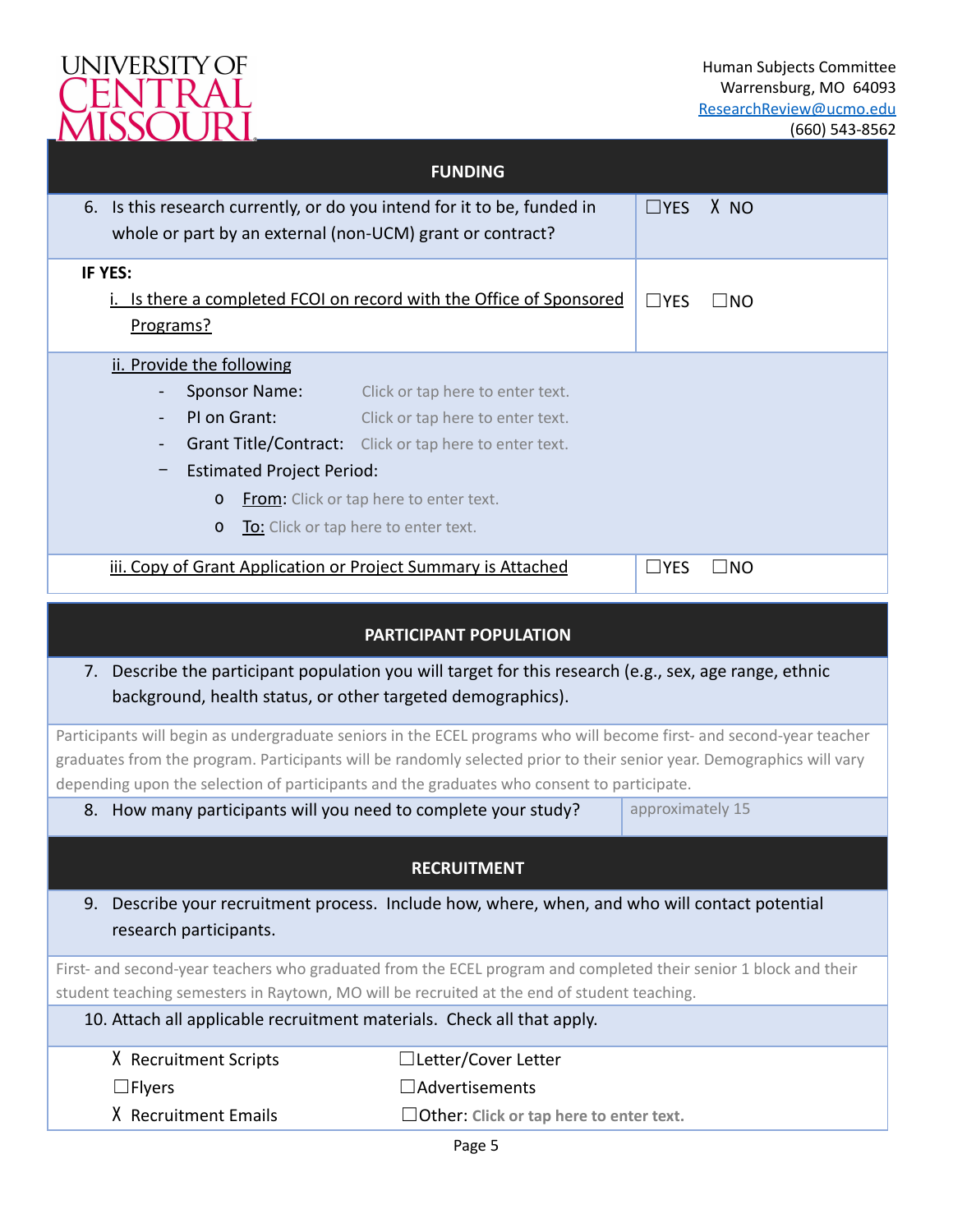

Human Subjects Committee Warrensburg, MO 64093 [ResearchReview@ucmo.edu](mailto:ResearchReview@ucmo.edu)

(660) 543-8562

| <i>IVUOJUUN.</i>                                                                                                                                                                                                                                                                                                                                                                                                         |                                          |              | <u>(</u> bbU) 543-8562 |
|--------------------------------------------------------------------------------------------------------------------------------------------------------------------------------------------------------------------------------------------------------------------------------------------------------------------------------------------------------------------------------------------------------------------------|------------------------------------------|--------------|------------------------|
| 11. Will you be directly emailing or mailing participants?                                                                                                                                                                                                                                                                                                                                                               |                                          | $\square$ NO | X YES                  |
| IF YES, how are you obtaining emails and\or mailing addresses?                                                                                                                                                                                                                                                                                                                                                           |                                          |              |                        |
| participants are undergraduate ECEL students; their email addresses are available                                                                                                                                                                                                                                                                                                                                        |                                          |              |                        |
| <b>UCM</b> email address                                                                                                                                                                                                                                                                                                                                                                                                 |                                          |              |                        |
| 12. Will participants be compensated for their participation?                                                                                                                                                                                                                                                                                                                                                            |                                          | X NO         | $\Box$ YES             |
| IF YES, describe how participants will be compensated - include the amounts and method of<br>distribution:                                                                                                                                                                                                                                                                                                               |                                          |              |                        |
| N/A                                                                                                                                                                                                                                                                                                                                                                                                                      |                                          |              |                        |
|                                                                                                                                                                                                                                                                                                                                                                                                                          | <b>RISKS &amp; BENEFITS</b>              |              |                        |
| 13. What are the risks and inconveniences to the participants? Describe all known anticipated<br>psychological, physical, sociological, financial, economic risk to participants. Examples include, but<br>are not limited to: loss of confidentiality, identifiable links to individual participants, experiencing<br>guilt for lying in a study requiring deception, emotions distress, physical injury or discomfort. |                                          |              |                        |
| There is a limited time commitment                                                                                                                                                                                                                                                                                                                                                                                       |                                          |              |                        |
| 14. How will you minimize these risks and their impact to the participants?                                                                                                                                                                                                                                                                                                                                              |                                          |              |                        |
| Data collection tools will be the same tools used throughout their undergraduate degree program: Missouri Educator                                                                                                                                                                                                                                                                                                       |                                          |              |                        |
| Evaluation System (MEES), Educator Disposition Assessment (EDA), and DESE surveys. Additionally phone interviews,                                                                                                                                                                                                                                                                                                        |                                          |              |                        |
| to be completed at their convenience, will be administered to first- and second-year teachers and their employers.                                                                                                                                                                                                                                                                                                       |                                          |              |                        |
| 15. Describe your plan for an emergency situation. Even if you feel this situation is unlikely, please have a<br>plan in case of emergency (e.g., the researcher will carry a cell phone, etc.).                                                                                                                                                                                                                         |                                          |              |                        |
| In case of emergency, participants will contact the primary investigator who will have access to a cell phone at all<br>times.                                                                                                                                                                                                                                                                                           |                                          |              |                        |
| 16. Describe the potential benefits to your participants and/or society.                                                                                                                                                                                                                                                                                                                                                 |                                          |              |                        |
| Participants will receive course and on-the-job feedback to improve their practice. The College of Education will use                                                                                                                                                                                                                                                                                                    |                                          |              |                        |
| data collected to review programs and reach CAEP accreditation.                                                                                                                                                                                                                                                                                                                                                          |                                          |              |                        |
|                                                                                                                                                                                                                                                                                                                                                                                                                          | <b>METHOD OF DATA COLLECTION</b>         |              |                        |
| 17. Check all that apply. Attach copies of all data collection tools to be used.                                                                                                                                                                                                                                                                                                                                         |                                          |              |                        |
| X Questionnaire/Survey                                                                                                                                                                                                                                                                                                                                                                                                   | X Interviews (attach scripts, questions) |              |                        |
| X Observations                                                                                                                                                                                                                                                                                                                                                                                                           | X Existing Data                          |              |                        |
| $\Box$ Other: Click or tap here to enter text.                                                                                                                                                                                                                                                                                                                                                                           |                                          |              |                        |
| 18. Indicate all biomedical procedures that apply to your research:                                                                                                                                                                                                                                                                                                                                                      |                                          |              |                        |
|                                                                                                                                                                                                                                                                                                                                                                                                                          | Page 6                                   |              |                        |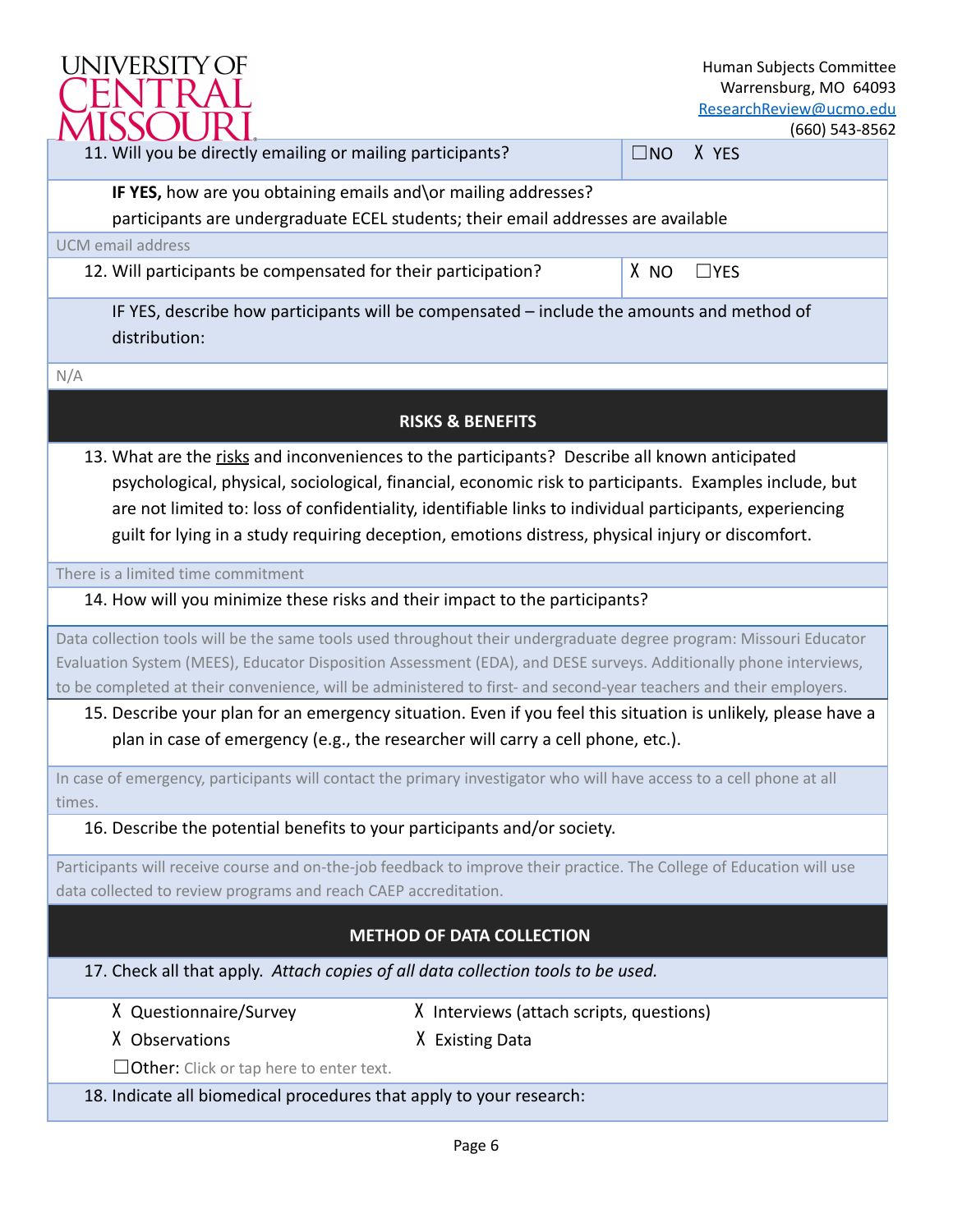| <b>UNIVERSITY OF</b>                                                                                                                                                                                                                                                                                                                                                                                                                                                                                |                                       | Human Subjects Committee<br>Warrensburg, MO 64093<br>ResearchReview@ucmo.edu<br>$(660)$ 543-8562 |
|-----------------------------------------------------------------------------------------------------------------------------------------------------------------------------------------------------------------------------------------------------------------------------------------------------------------------------------------------------------------------------------------------------------------------------------------------------------------------------------------------------|---------------------------------------|--------------------------------------------------------------------------------------------------|
| <b>Physical Activity</b>                                                                                                                                                                                                                                                                                                                                                                                                                                                                            | $\Box$ Body Mass Index                |                                                                                                  |
| $\Box$ Venipuncture                                                                                                                                                                                                                                                                                                                                                                                                                                                                                 | $\Box$ X-rays                         |                                                                                                  |
| $\Box$ Magnetic resonance imaging (MRI)                                                                                                                                                                                                                                                                                                                                                                                                                                                             | $\Box$ Anthropomorphic evaluations    |                                                                                                  |
| $\Box$ Electrocardiograms (EKGs)                                                                                                                                                                                                                                                                                                                                                                                                                                                                    | $\Box$ Intravenous catheter insertion |                                                                                                  |
| $\Box$ Collection of blood samples by finger stick, heel stick, ear stick or venipuncture                                                                                                                                                                                                                                                                                                                                                                                                           |                                       |                                                                                                  |
| $\Box$ Other: Click here to enter text.                                                                                                                                                                                                                                                                                                                                                                                                                                                             |                                       |                                                                                                  |
| 19. If applicable, describe any procedures being performed already for diagnostic or treatment purpose.                                                                                                                                                                                                                                                                                                                                                                                             |                                       |                                                                                                  |
| N/A                                                                                                                                                                                                                                                                                                                                                                                                                                                                                                 |                                       |                                                                                                  |
| 20. Describe the research methods or procedures you will use to collect your data.<br>That is, what exactly are your participants going to do?<br>Your response should include a step-by-step description of each procedure, including the frequency<br>and duration of each procedure. If analyzing existing data, describe how you will obtain and analyze<br>these data.                                                                                                                         |                                       |                                                                                                  |
| As part of their ECEL coursework:<br>-senior 1 students are observed using MEES six times a semester and EDA once a semester<br>-student teachers are observed using MEES five times a semester, EDA is completed at the end of the semester, and a<br>MO Student Teacher Survey is administered at the end of the semester<br>The data collected during their senior 1 and student teaching semester will provide a baseline for completer and<br>employer satisfaction observations and surveys.  |                                       |                                                                                                  |
| First- and Second-year teacher participants will be observed by investigators using MEES twice a semester and EDA will<br>be completed once a year.                                                                                                                                                                                                                                                                                                                                                 |                                       |                                                                                                  |
| First- and Second-year teacher participants will complete a MO Teacher online survey and a 15-minute interview once<br>a year.                                                                                                                                                                                                                                                                                                                                                                      |                                       |                                                                                                  |
| Employers of the First- and Second-year teacher participants will complete a MO Admin First Year Teacher online                                                                                                                                                                                                                                                                                                                                                                                     |                                       |                                                                                                  |
| survey and a 15-minute interview once a year.                                                                                                                                                                                                                                                                                                                                                                                                                                                       |                                       |                                                                                                  |
| 21. Where will the study take place? I.e., where will participants be observed, complete surveys, etc.?                                                                                                                                                                                                                                                                                                                                                                                             |                                       |                                                                                                  |
| The senior 1 and student teaching participants will be placed and observed at Little Blue Elementary School in<br>Raytown, MO.<br>First- and second-year teacher participants will be observed in the school/district of hire, complete a MO First Year<br>Teacher online survey, and a 15-minute interview over the phone.<br>Employers of the First- and Second-year teacher participants will complete an MO Admin First Year Teacher online<br>survey and a 15-minute interview over the phone. |                                       |                                                                                                  |
| 22. Does your study include plans to recruit participants from or                                                                                                                                                                                                                                                                                                                                                                                                                                   |                                       | X YES<br>$\square$ NO                                                                            |
| collect data at an external site?                                                                                                                                                                                                                                                                                                                                                                                                                                                                   |                                       |                                                                                                  |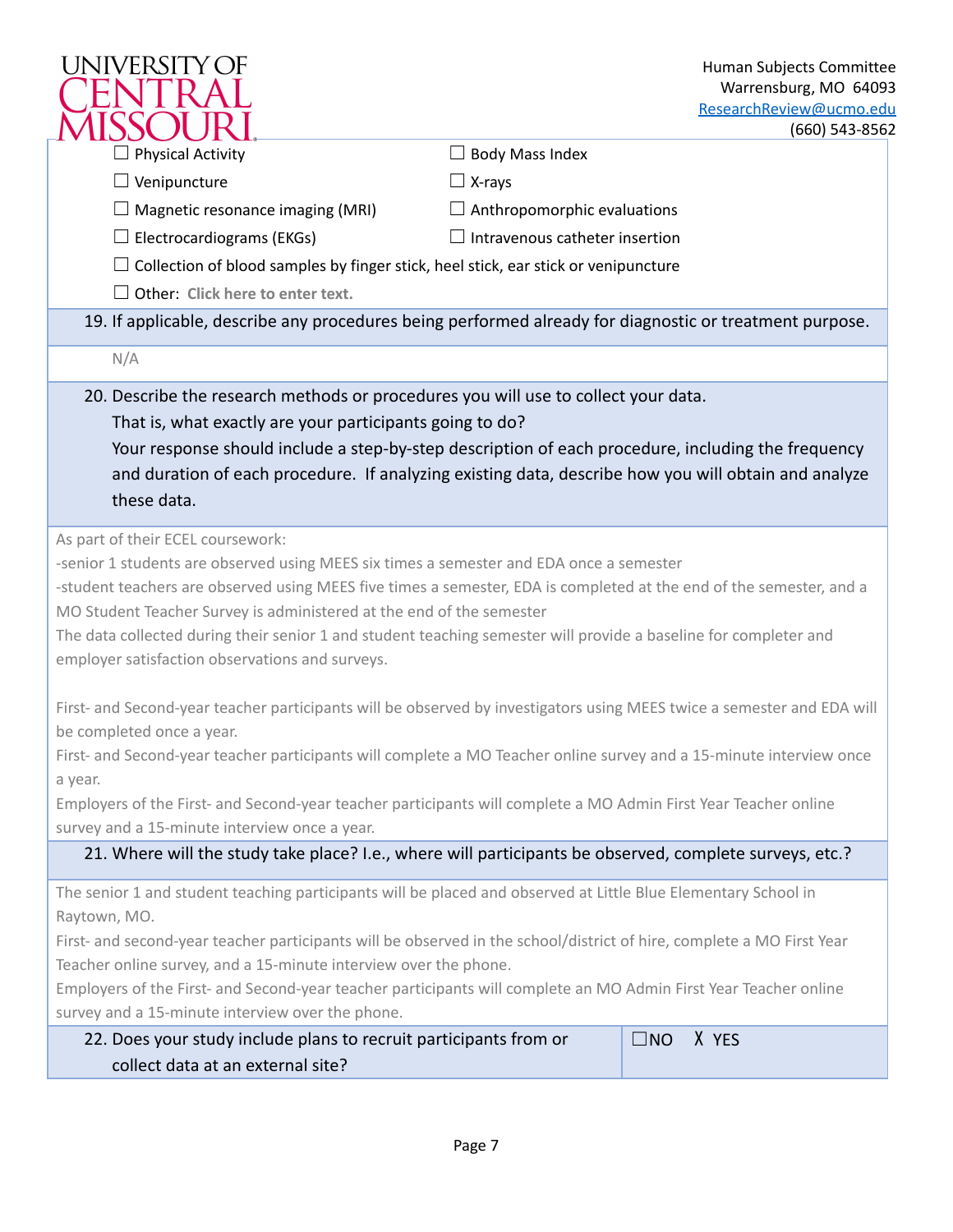

(I.e., off UCM campus – for example, at an elementary school, hospital, etc.)

IF YES, name and describe the external site(s) below. *You must also attach a written acknowledgement indicating that you have permission to use the named facility and/or personnel.*

Participants will be working in elementary schools. UCM teacher candidates participating in the study will be completing their clinical semesters (senior 1 and student teaching) at Little Blue Elementary, Raytown MO. Other schools TBD; permission will be granted upon agreement of employers of the First- and second-year teacher participants and their employers.

# **INFORMED CONSENT**

*The consent document(s) must contain all the required elements of consent. We recommend you use the appropriate template(s) available on the UCM website.*

23. How will you obtain consent?

Describe your process for obtaining informed consent from your participants - include how, when, and where the consent process will take place, and who will collect it.

The primary investigator will obtain consent from the graduating student teachers before the end of the semester. The primary investigator will obtain consent from each employer hiring one of the ECEL graduates at their school site, prior to the beginning of the school year.

24. Which of the following will you use to present the informed consent? *(Attach all.)*

| X Paper Consent Form          | $\Box$ Minor's Assent Form (Must also include Parental Consent) |
|-------------------------------|-----------------------------------------------------------------|
| $\Box$ Web-based Consent Form | $\Box$ Parental Consent Form (Must also include Minor's Assent) |
| $\Box$ Cover Letter           | $\Box$ Other: Click or tap here to enter text.                  |
| □ Verbal Consent Script       |                                                                 |

25. Will you inform your participants of the full nature and purpose of your study before (during consent) or after (during debriefing) they complete your study? X Before - During Consent ☐After - During Debriefing

26. Will non-English-speakers be included in your study? X NO ☐YES

*IF YES, include translated versions of your consent documents.*

# **PARTICIPANT PRIVACY & CONFIDENTIALITY**

27. Describe any procedures you will use to protect the privacy of your participants during data collection.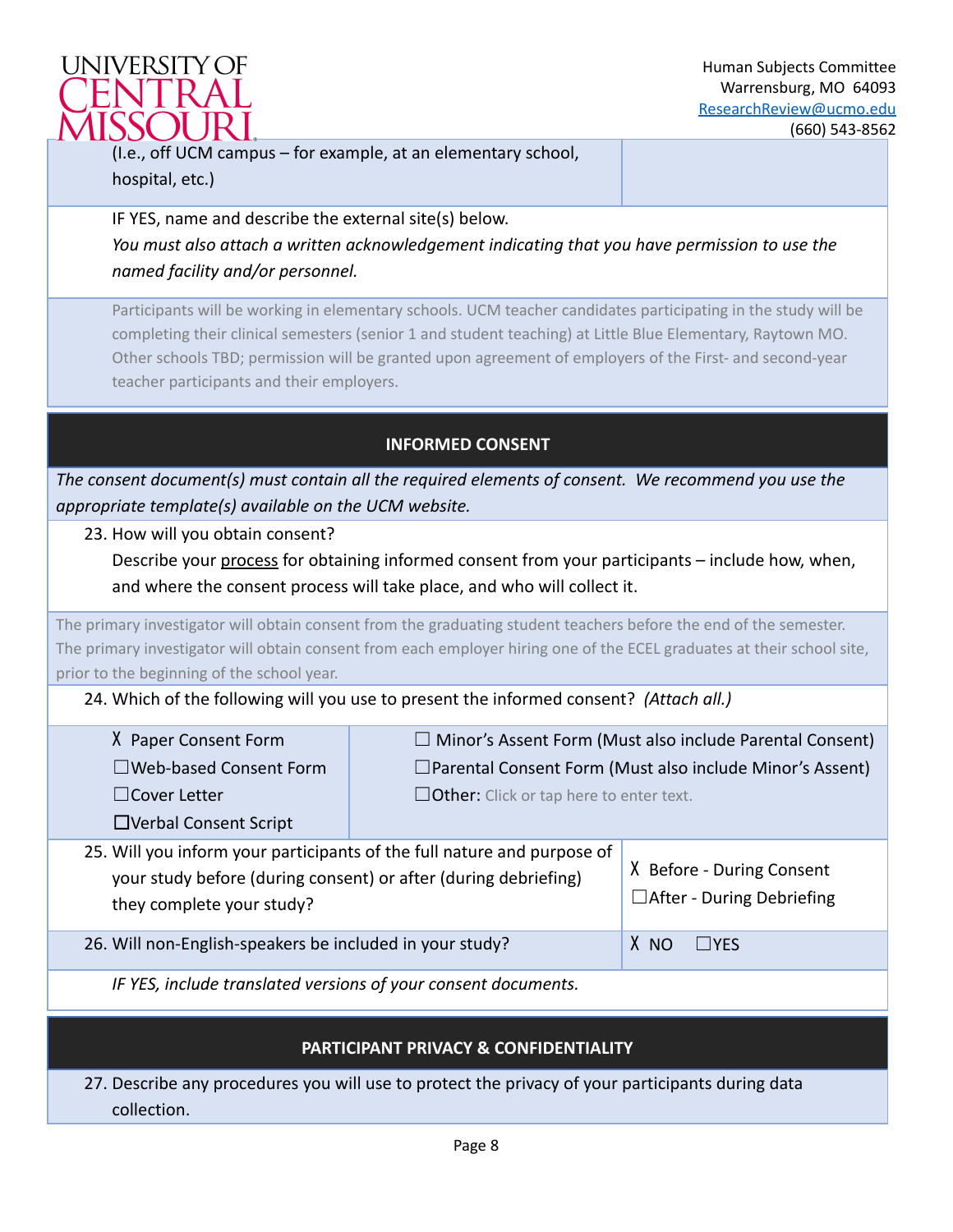

# *(E.g., participants will complete surveys in the privacy of their own homes; interviews will be performed at a location of their choosing, etc.)*

First- and second-year teacher participants and their employers will complete surveys in the privacy of their own homes; interviews will be conducted by phone at the time of their choosing. De-identified data from this study may be shared with the research community at large to advance CAEP accreditation.

# 28. During data collection, will you collect or have access to identifiable information about your participants?

☐NO – Data collection will be anonymous (*The investigators will not collect or have access to identifiable information about the study's participants*)

X YES – Data collect will be confidential (*The investigators will collect or have access to identifiable information about the study's participants*)

29. How will you handle identifiable information?

 $\Box$  Identifiable information will not be collected

 $\Box$  Identifiable information will be coded, and investigators will not have access to a code key

 $\Box$  Identifiable information will be coded, and investigators will have access to a code key

 $\Box$  Identifiable information will be collected and will be de-identified for analyses

X Identifiable data will be collected and will remain identifiable for analyses

30. How will the collected data be secured?

 $\Box$ Locked in a cabinet or office

X Password protected PC, hard disk drive, or other secure electronic storage

☐Encrypted online or cloud storage

☐All data will be destroyed (shredded/deleted/etc.) after use

 $\Box$  Other: Click or tap here to enter text.

# 31. Who will have access to the data?

Investigators will have access to the data.